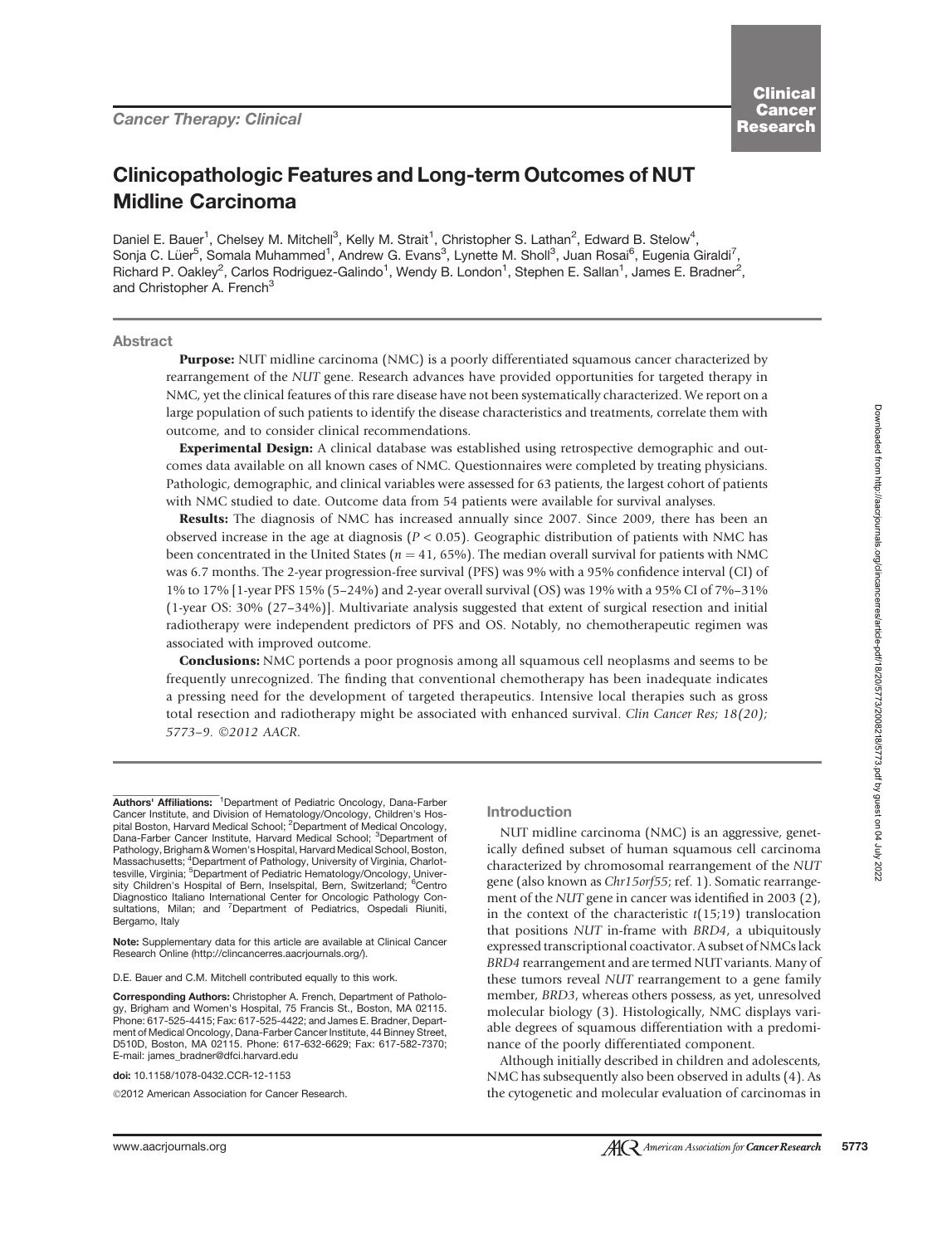# Translational Relevance

NUT midline carcinoma is caused by a recurrent gene fusion event resulting in cellular epigenetic deregulation. We created an international registry for NUT midline carcinoma patients and describe the clinicopathologic features and long-term outcomes of this disease. The rate of diagnosis continues to increase, especially in adults, suggesting this carcinoma remains underdiagnosed. We show the dismal response rate, progression-free survival, and overall survival characteristics of this disease. Although intensive local control seems associated with modest extension of survival, no specific chemotherapy regimen is clearly associated with superior outcome. Given the specific molecular derangement caused by BRD-NUT gene fusion and poor outcomes to conventional therapies, we anticipate this disease will make an excellent candidate for rational investigation of targeted inhibitors. These results establish a robust baseline against which future therapeutic interventions may be compared.

adults is often limited, the actual incidence and clinical manifestations of NMC remain unclear. Isolated case reports and small case series reveal several common clinical features (2–23). NMC typically arises within midline head and neck structures or in the thorax and shows an aggressive behavior with early locoregional invasion and distant metastases. Treatment approaches have been heterogeneous. Although a single case report showed excellent outcome (15), other reported outcomes have been poor.

Since its recognition as a genetically defined cancer (2, 18), many cases of NMC have come to our attention because of our unique ability to conduct testing for the characteristic gene rearrangements and aberrant antigen expression. Over the past decade, we have served as the primary diagnostic center for NMC for many pathologists in North America and Europe. This concentration of cases provided a unique opportunity to develop an international registry, established in 2010, in which retrospective clinical and pathologic data served as the foundation for prospective data capture of clinical and therapeutic interventions, as well as analysis of outcomes. Here, we investigate the clinical features of 63 cases of NMC of which we are aware, either through histologic review at our institution ( $n = 59$ ) or literature review ( $n = 4$ ). We compared progression-free and overall survival on 54 evaluable patients with respect to demographic, molecular, and clinical features, as well as treatment variables including extent of surgical resection, provision of radiotherapy, and selected chemotherapeutic agents.

### Materials and Methods

# **Patients**

From 1990 to 2010, we learned of 63 patients with NMC who were defined as those with NUT rearrangement shown by FISH or reverse transcriptase (RT)-PCR, aberrant NUT expression shown by immunohistochemistry, or characteristic  $t(15;19)$  in the setting of carcinoma. Fifty-nine of them came to our attention in the context of rendering the molecular and/or histologic diagnosis. The other 4 cases were found by literature review (9, 11, 19). We have previously described 35 of these cases, albeit with limited annotation of clinical characteristics and outcomes (2, 4, 6, 12, 13, 15, 17, 18, 22, 24). In this study, we collected previously unpublished clinical data for 28 of these 35 cases and updated outcome data for all 35 (Supplementary Table S1). In addition, we describe 24 previously unpublished cases. All cases known to us and diagnosed before August 2010 were included. Nineteen of the 63 cases were diagnosed by retrospective review of pathology material and 44 were diagnosed at the time of initial presentation.

For 56 cases, a questionnaire was sent to treating physicians inquiring about demographic, clinical, treatment, and outcome variables. Outcome data were submitted for 54 patients. Approval for the International NMC Registry (www.nmcregistry.org), including the retrospective and prospective analysis of NMC patient data, was obtained from the Institutional Review Board of the Dana-Farber Cancer Institute (Boston, MA). Review of retrospective clinical data was approved with a waiver of patient consent.

Patient data were collected and analyzed in aggregate; some outcome data were analyzed in 2 groups defined by age (age <18 years vs. age  $\geq$ 18 years). Pathology reports and actual histology were reviewed when available. For the purposes of this study, cases were classified into 3 histopathologic categories: carcinoma with squamous differentiation, carcinoma without squamous differentiation, and other histology. Clinical staging data (site of primary tumor, lymph node involvement, and location of metastasis), as well as the response to therapeutic interventions, were provided by the treating physician. Initial therapy was defined as treatment administered from initial diagnosis until first relapse or progression. Surgical extent was classified as gross total resection (no residual disease or microscopic residual disease) or less than gross total resection. Chemotherapy was categorized into regimens containing either cisplatin or carboplatin, or regimens containing anthracyclines and nonplatinum alkylating agents. Many patients received combination therapy, thus there exists some overlap between these groups. Therapy initiated following relapse or progression was not analyzed. For patients who were alive at the time of analysis, date of last contact was no later than March 2011, and no earlier than June 2010.

For progression-free survival (PFS), time-to-event was measured as the time from initial diagnosis of cancer at the treating hospital until the time of first disease relapse, progression or death, or until last contact if none of these events occurred. For overall survival (OS), time was measured from diagnosis until the time of death or until last contact. Clinical responses to initial therapies were classified as complete or partial responses, stable disease, or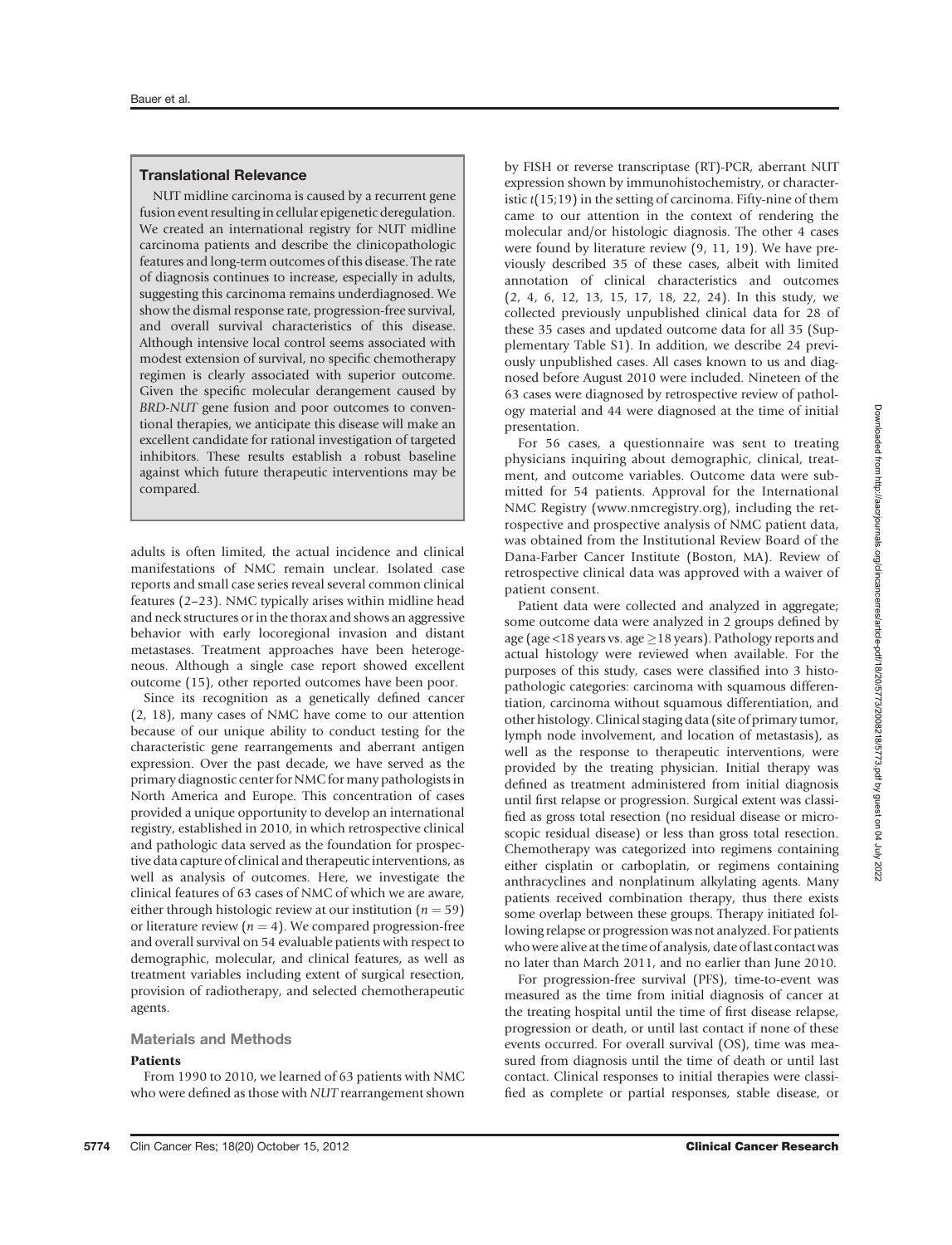progressive disease according to the clinical judgment of the treating physician.

# Statistical analysis

Kaplan–Meier plots and log-rank tests were carried out to assess factors associated with PFS or OS. One- and 2 year PFS and OS point estimates are presented with a 95% confidence interval (CI). Two-sided Fisher's exact tests were carried out to assess factors associated with the presence of each NUT translocation. For these analyses, there was no correction for multiple testing. A Cox proportional hazards regression model was carried out to identify variables independently predictive of PFS or OS. Only variables that were statistically significant in the logrank test were tested in the Cox model. For all analyses, P values <0.05 were considered statistically significant. For illustrative purposes, all graphical representations of data have been truncated at 3 years.

# **Results**

# Demographic features

Geographic and demographic features are summarized in Tables 1 and 2, respectively. Forty-one of 63 cases presented in the United States (Table 1). Table 2 includes the 54 cases for which outcome data were available. Of the 44 cases of NMC diagnosed at the time of initial presentation ("realtime," as opposed to at the time of relapse or posthumously), 59% were recognized since 2006 (Fig. 1). Males and females were equally affected, and median age was 16 years (range 0.1–78 years; Table 2). As awareness of the disease has grown, there has been an apparent increase in the number of cases of NMC. The majority of tumors arose in the thorax ( $n = 35, 56\%$ ), or head and neck ( $n = 24, 21\%$ ), and presented with either lymph node involvement or distant metastases ( $n = 32$ , 51%; Table 2).

## **Outcomes**

Outcome data were available for 54 of 63 cases. The overall 1- and 2-year PFS was 15% (95% CI, 5–24) and 9% (95% CI, 1–17), respectively; and the 1- and 2-year OS 30% (95% CI, 27–34) and 19% (95% CI, 7–31), respectively ( $n = 54$ ; Table 2). With a 31.8-month median followup time for living patients, the median OS was 6.7 months (range  $0.7$  months-  $19+$  years; Fig. 2). OS and PFS were compared for patients less than or greater than 18 years old pediatric and adult groups); no significant differences were observed (Table 2). For 29 pediatric patients, the PFS was 24% (95% CI, 9–40) at 1-year and 14% (95% CI, 2–26) at 2 years; and the OS was 41% (24–59) at 1-year and 30% (95% CI, 12–48) at 2 years (Fig. 2A). For 25 adult patients, the PFS was 4% (95% CI, 0–12) at 1-year and 4% (95% CI, 0–12) at 2 years; and the OS was 16% (95% CI, 2–30) at 1-year and 5% (95% CI, 0–15) at 2 years (Fig. 2B). There was statistically significantly lower PFS and OS associated with either a thoracic tumor location or the presence of metastases (Table 2). There was no statistically significant difference in PFS or OS by tumor histology, sex, or lymph node involve-

Table 1. Geographical distribution of NMC cases

| Location                                  | n              |
|-------------------------------------------|----------------|
| <b>United States</b>                      | 41             |
| Massachusetts                             | 6              |
| Virginia                                  | 5              |
| Minnesota                                 | 4              |
| California                                | 3              |
| New York                                  | 3              |
| Colorado                                  | $\overline{2}$ |
| Connecticut                               | $\overline{2}$ |
| Georgia                                   | $\overline{c}$ |
| Maryland                                  | $\overline{2}$ |
| Pennsylvania                              | $\overline{2}$ |
| Washington                                | $\overline{c}$ |
| Florida                                   | 1              |
| Idaho                                     | 1              |
| Illinois                                  | 1              |
| Kentucky                                  | 1              |
| Maine                                     | 1              |
| Michigan                                  | 1              |
| New Mexico                                | 1              |
| Ohio                                      | 1              |
| Italy                                     | 5              |
| Australia                                 | 4              |
| Sweden                                    | 3              |
| Ireland                                   | 2              |
| Japan                                     | $\overline{2}$ |
| China                                     | 1              |
| Croatia                                   | 1              |
| Greece                                    | 1              |
| Netherlands                               | 1              |
| New Zealand                               | 1              |
| Switzerland                               | 1              |
| Abbreviation: NMC, NUT midline carcinoma. |                |

ment (Table 2). Pattern of treatment failure at first relapse or progression was evaluable for 50 cases: 22 of 50 (44%) showed isolated locoregional disease, 11 of 50 (22%) had isolated distant disease, and 17 of 50 (34%) combined locoregional and distant disease.

BRD4–NUT, BRD3–NUT, and NUT-variant translocations were not prognostic of OS or PFS. However, there was a statistically significant difference in the proportion of patients with BRD4-NUT translocation by tumor location, with the majority of head and neck NMC possessing the BRD4-NUT translocation ( $P = 0.04$ ; Table 2).

## Impact of therapeutic interventions

PFS and OS were statistically significantly higher who received early administration of radiotherapy (Table 2, Fig. 3A). The total radiotherapy dose was evaluable for 18 of 26 patients. Seventeen received doses ranging from 30.0 to 66.6 Gy (median  $=$  52.2 Gy), and a single patient received only 5.5 Gy. There was no observed difference in PFS or OS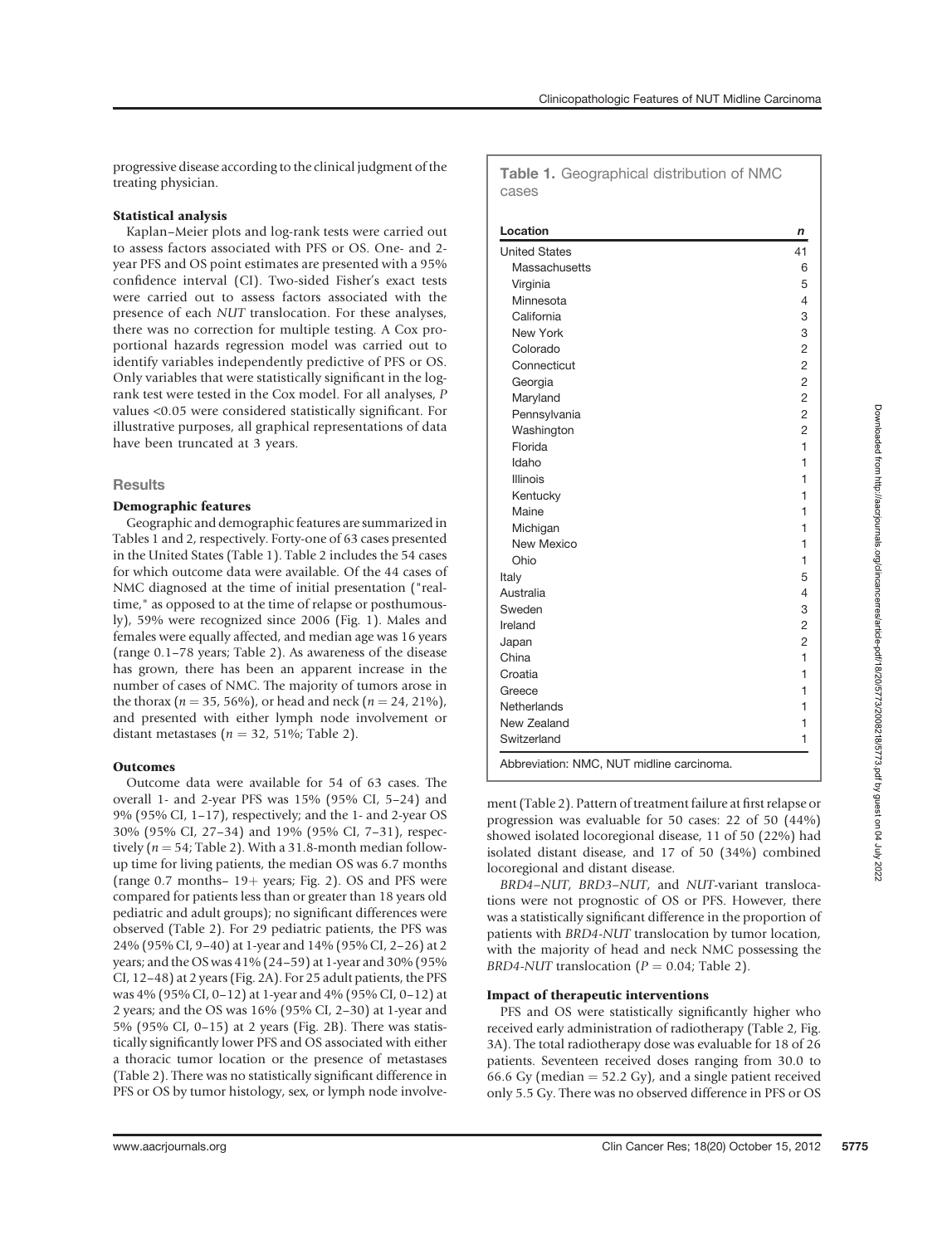|                              | Table 2. Patient characteristics by PFS and overall survival OS |    |                                     |          |                                                      |         |
|------------------------------|-----------------------------------------------------------------|----|-------------------------------------|----------|------------------------------------------------------|---------|
|                              |                                                                 | n  | 2-Year PFS<br>$(%; 95% \text{ Cl})$ | P value  | 2-Year OS<br>$(% \mathcal{O}_{0}^{\ast}$ (%; 95% CI) | P value |
|                              | Overall                                                         | 54 | $9(1-17)$                           |          | $19(7-31)$                                           |         |
| Age                          | Age 17 years or younger                                         | 29 | $14(2 - 26)$                        | 0.1      | $30(12-48)$                                          | 0.07    |
|                              | Age 18 years or older                                           | 25 | $4(0-12)$                           |          | $5(0-15)$                                            |         |
| Gender                       | Female                                                          | 26 | $4(0-12)$                           | 0.1      | $9(0-21)$                                            | 0.1     |
|                              | Male                                                            | 28 | $14(0-28)$                          |          | $29(9 - 49)$                                         |         |
| Tumor location               | Thoracic                                                        | 31 | $3(0-9)$                            | 0.04     | $15(1 - 29)$                                         | 0.1     |
|                              | Head/neck                                                       | 19 | $16(0-32)$                          |          | $27(2 - 52)$                                         |         |
|                              | Other locations                                                 | 4  | $25(0-68)$                          |          | $25(0-68)$                                           |         |
| Tumor histology              | Carcinoma with squamous differentiation                         | 21 | $14(0 - 30)$                        | 0.4      | $33(9 - 57)$                                         | 0.2     |
|                              | Carcinoma without squamous differentiation                      | 23 | $4(0-12)$                           |          | $6(0-18)$                                            |         |
|                              | Other histology                                                 | 9  | $11(0-33)$                          |          | $22(0-49)$                                           |         |
| <b>NUT</b> translocation     | <b>BRD4-NUT</b>                                                 | 38 | $8(0-12)$                           | 0.1      | $12(0-24)$                                           | 0.4     |
|                              | <b>BRD3-NUT</b>                                                 | 3  | $\Omega$                            |          | $33(0 - 86)$                                         |         |
|                              | NUT-variant                                                     | 12 | $17(0-39)$                          |          | $33(6 - 60)$                                         |         |
| Metastases                   | No metastases                                                   | 21 | $19(1-37)$                          | 0.04     | $25(3-37)$                                           | 0.1     |
|                              | Metastases                                                      | 32 | $3(0-9)$                            |          | $16(2 - 26)$                                         |         |
| Lymph node                   | No involvement                                                  | 29 | $10(0-22)$                          | 0.3      | $20(2-38)$                                           | 0.3     |
| involvement                  | Involvement                                                     | 25 | $8(0-18)$                           |          | $18(2 - 34)$                                         |         |
| Extent of surgical resection | Less than gross total                                           | 10 | $10(0 - 30)$                        | 0.01     | $44(7-81)$                                           | 0.03    |
|                              | Complete                                                        | 5  | 60 (17-100)                         |          | 80 (45-100)                                          |         |
|                              | Less than gross total or no surgical resection                  | 49 | $4(0-10)$                           | 0.001    | $12(0-24)$                                           | 0.002   |
|                              | Complete                                                        | 5  | 60 (17-100)                         |          | 80 (45-100)                                          |         |
| Initial radiotherapy         | <b>No</b>                                                       | 27 | $\Omega$                            | < 0.0001 | $5(0-15)$                                            | 0.0003  |
|                              | Yes                                                             | 26 | $19(3 - 35)$                        |          | $35(13 - 57)$                                        |         |
| Chemotherapy regimen         | Platinum-based                                                  | 33 | $9(0-19)$                           | 0.6      | $22(4-40)$                                           | 0.3     |
|                              | Other                                                           | 20 | $10(0-24)$                          |          | $15(0-31)$                                           |         |
|                              | Anthracycline/alkylator-based                                   | 17 | $18(0 - 36)$                        | 0.6      | $28(4 - 40)$                                         | 0.4     |
|                              | Other                                                           | 36 | $6(0-14)$                           |          | $15(1 - 29)$                                         |         |

between the lower radiation dose group (dose  $\leq$  52.2 Gy) and the higher radiation dose group (dose > 52.2 Gy;  $P = 0.8$ and 0.9, respectively). PFS and OS were statistically significantly higher with gross total resection compared with



Figure 1. Cases of NUT midline carcinoma in adult ( $n = 18$ ) and pediatric  $(n = 22)$  patients per year of diagnosis. Cases are limited to those diagnosed in "real-time," that is, at time of initial presentation.

those who had less than gross total resection or no surgical resection (Table 2, Fig. 3B). Of the 5 cases with gross total resection, 2 showed microscopic residual disease and 3 had no residual disease. To identify factors independently prognostic of PFS and OS, extent of surgical resection, initial radiotherapy, tumor location (carried out for PFS only), and presence of metastases were tested in the Cox model. The extent of surgical resection and initial radiotherapy were independently predictive of PFS and OS. Patients who received less than a gross total surgical resection or no surgical resection had a 5-fold greater risk of progression  $(P = 0.03)$  and 8-fold greater risk of death  $(P = 0.05)$ compared with patients who underwent gross total surgical resection. Patients who did not receive initial radiotherapy had a 2.8 times greater risk of progression ( $P = 0.002$ ) and 2.2 times greater risk of death ( $P = 0.01$ ) compared with patients who received initial radiotherapy (Table 3).

The clinical response to combined initial therapies (including chemotherapy, radiotherapy, and surgery) could be evaluated in 51 patients: 8 had a complete response and 18 a partial response. Of the 8 CRs, 4 progressed, and 2 ultimately died. Median time to progression was 9.3 months with a range of 5.0 to 16.3 months. At last contact,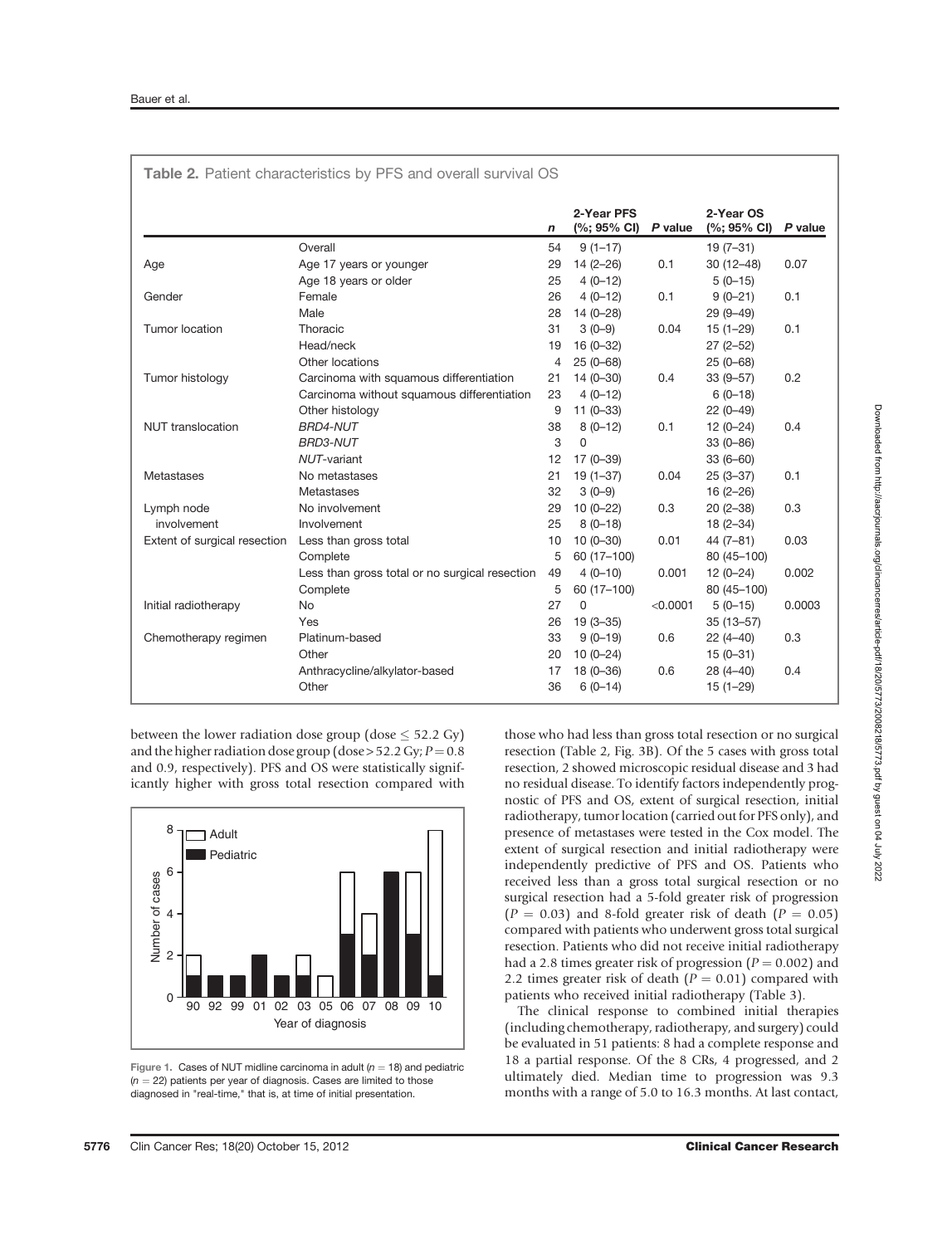

Figure 2. Survival of patients with NMC. The probability of overall survival (OS) and progression-free survival (PFS) is presented for pediatric (age <18;  $n = 29$ ; A) and adult (age  $\geq$ 18;  $n = 25$ ; B) NUT midline carcinoma patients.

the other 4 had not progressed. The follow-up times (from diagnosis) for these 4 patients were 2.6, 2.9, 3.2, and 19 years. Only those patients treated with initial surgical resection or radiation, with or without chemotherapy, had a complete response. The remaining 25 patients had stable or progressive disease. Complete response was positively associated with initial radiotherapy ( $P = 0.002$ ), age less than 18 years ( $P = 0.04$ ), and absence of metastases ( $P = 0.04$ ). Clinical response to therapy was not significantly associated with NUT translocation subtype, tumor histology, sex, tumor location, or lymph node involvement. Cause of death (determined for 46 patients) was noted as tumor progression ( $n = 44$ ), tumor lysis syndrome ( $n = 1$ ), and



Figure 3. Influence of therapeutic intervention on survival of patients with NMC. The probability of OS is presented for patients with NMC, as influenced by use of radiotherapy (A) and surgical resection (B).

septicemia ( $n = 1$ ). In this analysis, there was no evidence that chemotherapy improved outcomes among the 53 patients who received it (Table 2).

## **Discussion**

NMC is a genetically defined subtype of squamous carcinoma, in particular of the mediastinum, head, and neck. In an effort to better characterize the clinical outcomes of patients with NMC, we carried out a retrospective analysis of outcomes in all known cases. Until recently, testing for NUT rearrangement relied on a highly specialized FISH or RT-PCR assay, or cytogenetic analysis, which was unavailable in most laboratories. Since the description of NMC as an entity, we have served as the major diagnostic referral center for NMC. For this reason, this retrospective collection of all cases sent to us for review, as well as all published cases, represents the most comprehensive collection ever reported, and attempts to minimize selection bias. Despite inclusion of all cases known to us, the sample size remains small, and the results should be interpreted with caution. We will conduct validation analysis of all significant findings in a prospective, inclusive cohort.

Although we found both the incidence of NMC diagnosis and age at diagnosis seemed to be rising, we recognize that this might be a reflection of reporting bias of this still rare and likely underrecognized disease. For example, we noted a statistically significant difference in age between patients diagnosed between 2007 and 2008 [median age: 14 years (range  $= 0.1-40$  years) and those diagnosed between 2009 and 2010 (median age: 29 years; range  $= 2-62$  years; P  $=$ 0.015)]. In 2010, the number of adult cases of NMC  $(n = 7)$ outnumbered pediatric cases ( $n = 1$ ). Our findings suggest that NMC remains underrecognized, in particular among adult patients. Indeed, it is uncommon for tissue derived from adult patients to be assessed for cytogenetic abnormalities that historically established the diagnosis of NMC. Recently, a simple immunohistochemical stain for the NUT gene product was developed, using a commercially available clinical immunoglobulin, which in the context of evaluating patient-derived tumor specimens is highly sensitive and specific for NMC (17). With increased awareness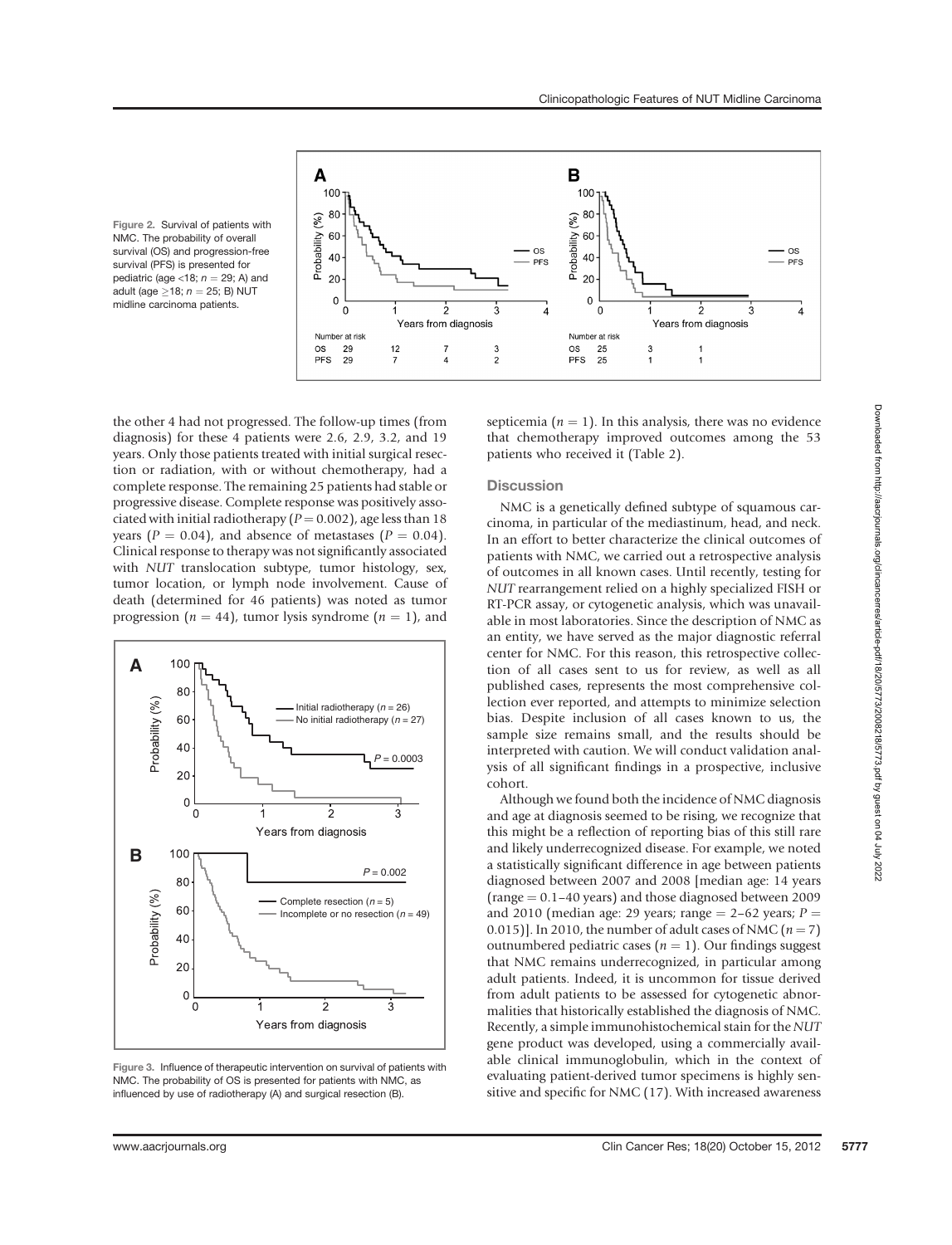| Factors with increased risk of progression <sup>a</sup> | <b>HR (95% CI)</b>  | P value |
|---------------------------------------------------------|---------------------|---------|
| <b>PFS</b>                                              |                     |         |
| Incomplete or no surgical resection                     | $5.00(1.12 - 22.2)$ | 0.03    |
| No initial radiotherapy                                 | $2.82(1.48 - 5.29)$ | 0.002   |
| Factors with increased risk of death <sup>b</sup>       | <b>HR (95% CI)</b>  | P value |
| <b>OS</b>                                               |                     |         |
| Incomplete or no surgical resection                     | 7.94 (1.03-62.5)    | 0.05    |
| No initial radiotherapy                                 | $2.20(1.18 - 4.09)$ | 0.01    |

metastases [HR = 1.47; 95% CI, 0.80–2.69; P = 0.2].<br><sup>b</sup>Tested in the model and found to be not statistically significant was tumor location [HR = 1.10; 95% CI, 0.58–2.09; P = 0.8].

of NMC, and with consideration of systematic use of this facile diagnostic assessment, it is likely the number of NMC cases will continue to increase.

On the basis of our findings and the near-term investigation of bromodomain-targeted investigational agents, we have established general recommendations for when it is appropriate to test for NMC. We recommend immunohistochemical testing for NUT expression in all poorly differentiated carcinomas without glandular differentiation arising in the chest, head, and neck. Testing is appropriate with or without squamous differentiation, but is not required with prior confirmation of a specific etiology (such as presence of EBV or HPV infection of tumor cells). The diagnosis should be made by showing more than 50% nuclear staining with the commercially available NUT monoclonal antibody C52 (Cell Signaling), which has proven to be 100% specific and highly sensitive (87%) for the diagnosis of NMC (17). Characterization of the fusion gene (BRD4-NUT and BRD3–NUT) is not required for the diagnosis, but is recommended, either by FISH, cytogenetics, or RT-PCR.

In contrast to a previous case series that suggested an improved outcome for NUT-variant NMC (18), our more comprehensive study failed to identify a significant association between translocation type (BRD4-NUT, BRD3-NUT, or NUT-variant) and outcome. This might be due to a lack of sufficient power for detecting small differences, inspite of the fact that this is the largest cohort of patients with NMC ever studied. Nonetheless, it was intriguing that 5 of 7 longest survivors in our series had BRD3-NUT ( $n = 1$ ) or NUT-variant ( $n = 4$ ) fusions. It is possible that improved identification of the fusion partner of NUT-variant carcinomas and longer follow-up might identify specific molecular subtypes with unique prognostic features. We note that the vast majority of head and neck NMC (88%) harbored BRD4–NUT translocations. Given that the cell of origin of NMC remains unknown, this association establishes a hypothesis for experimental evaluation.

The most striking finding of this study is the extremely poor prognosis of patients diagnosed with NMC, who have a 6.7-month median survival and a greater than 80% likelihood of death within the first year after diagnosis for adult patients. Heterogeneous systemic therapies have been used to treat patients with NMC, including intensive chemotherapy regimens commonly used in the treatment of germ cell tumors, squamous cell carcinoma of the head and neck, non–small cell lung carcinoma, and sarcoma. Many of those regimens have used platinum agents, anthracyclines, and nonplatinum alkylating agents alone or in combination. Because of the fact that most patients received a combination of therapies, we were unable to conduct an analysis that identified specific chemotherapeutic agents with improved outcomes. Many patients with NMC were observed to respond initially to combined modality treatment but the overall outcomes for these patients remained very poor. There remains only one known long-term survivor of NMC, who was treated with radiotherapy and chemotherapy (15). This solitary successful case possessed unique features, including histology without features of carcinoma and primary location within bone. Our overall findings suggest that intensive local control was associated with modest extension of survival.

NMC exemplifies the paradigmatic shift in clinical oncology brought by the molecular characterization of cancer, as a disease unified not anatomically but rather by a common genetic pathophysiology, which reprograms the tumor epigenome (24) and confers catastrophic clinical consequences. Recent biologic advances in the laboratory study of NMC show that bromodomain-containing NUT fusion proteins result in aberrant histone acetylation (24) and blockade of differentiation (3). These key findings have established hyperacetylation therapy, using histone deacetylase inhibitors, as a mechanism-based investigational approach (24). Recently, our group developed first-in-class, direct-acting inhibitors of the BRD3 and BRD4 bromodomains, as targeted therapy for NMC (25). A prototype bromodomain inhibitor, JQ1, exhibits potent differentiating activity in vitro, and confers prolonged survival in patient-derived and primary xenograft models of NMC. The clinical translation of this research requires robust, historical outcome data and a coordinated, flexible network of